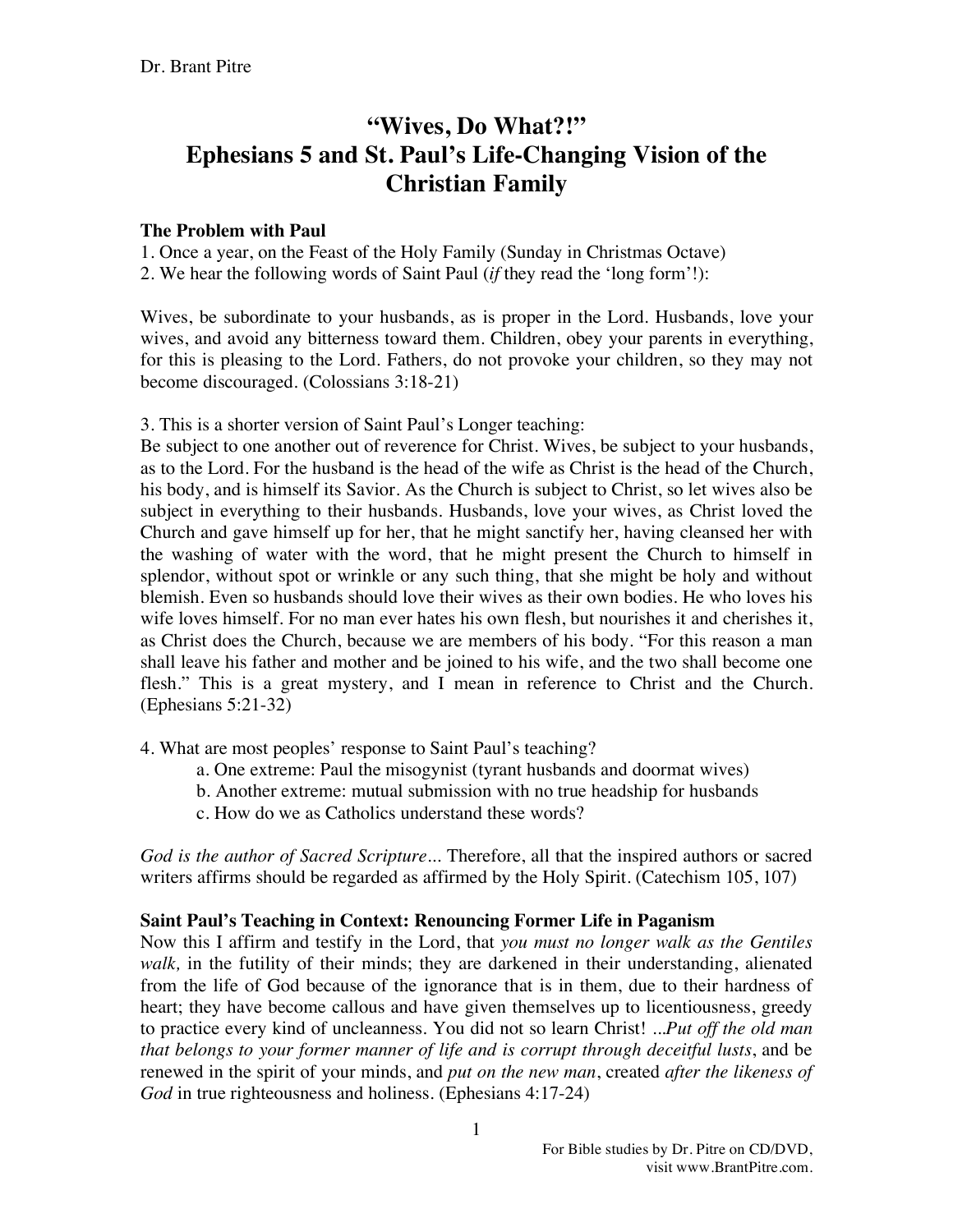## **The Context of Ephesians 5: Renouncing Pagan Immorality**

Therefore be *imitators of God*, as beloved children. And walk in love, *as Christ loved us and gave himself up for us*, a fragrant offering and *sacrifice* to God. But *immorality* (Greek *porneia*) *and impurity or covetousness must not even be named among you*, as is fitting among saints. Let there be no filthiness, nor silly talk, nor levity, which are not fitting; but instead let there be thanksgiving. *Be sure of this, that no immoral man* (Greek *pornoi*) *or impure man, or one who is covetous (that is, an idolator), has any inheritance in the kingdom of Christ and of God.*

Let no one deceive you with empty words, for it is because of these things that the wrath of God comes upon the sons of disobedience. Therefore do not associate with them, for once you were in darkness, but now you are light in the Lord; walk as children of light (for the fruit of light is found in all that is good and right and true), and try to learn what is pleasing to the Lord. Take no part in the unfruitful works of darkness, but instead expose them. For it is a shame even to speak of the things they do in secret...

Look carefully then how you walk, not as unwise men but as wise, because the days are evil. Therefore do not be foolish, but understand what the will of the Lord is. And do not get drunk with wine, for that is debauchery; but be filled with the Spirit, addressing one another in psalms and hymns and spiritual songs, singing and making melody to the Lord with all your heart, always and for everything giving thanks in the name of our Lord Jesus Christ to God the Father. (Ephesians 5:1-20)

- 1. Imitate God
- 2. Walk as Christ walked, giving yourself "in sacrifice"
- 3. Avoid sexual immorality (*porneia*)
	- a. Has no place among "saints"
	- b. Destroys the soul: exclusion from the kingdom
- 4. The Days are Evil: first-century paganism in the Roman Empire
	- a. Gentiles known for their abortions (Jewish view of Gentile houses as graves)
	- b. Contraception out of control (Roman government paying citizens to procreate)
	- c. Homosexual sex and Pederasty condoned by the Gentile culture

# **The Opening Line: Mutual Submission within Marriage**

- 1. St. Paul *begins* with the principle of *mutual submission* within Marriage: "Be subject *to one another* out of reverence for Christ." (Ephesians 5:21)
- 2. This is based on the biblical teaching of the *equal dignity* of man and woman: So God created man *in his own image*, in the image of God he created him; *male and female he created them*. (Genesis 1:27)
- 3. Pope John Paul II on Mutual Submission in Ephesians:

This relationship [between spouses] is nevertheless not one-sided submission. According to the teaching of Ephesians, marriage excludes this element of the contract, which weighed on this institution and at times does not cease to weigh on it. Husband and wife are, in fact, "subject to one another," mutually subordinated to one another. The source of this reciprocal submission lies in Christian pietas and its expression is love. (*Man and Woman He Created Them*, 473)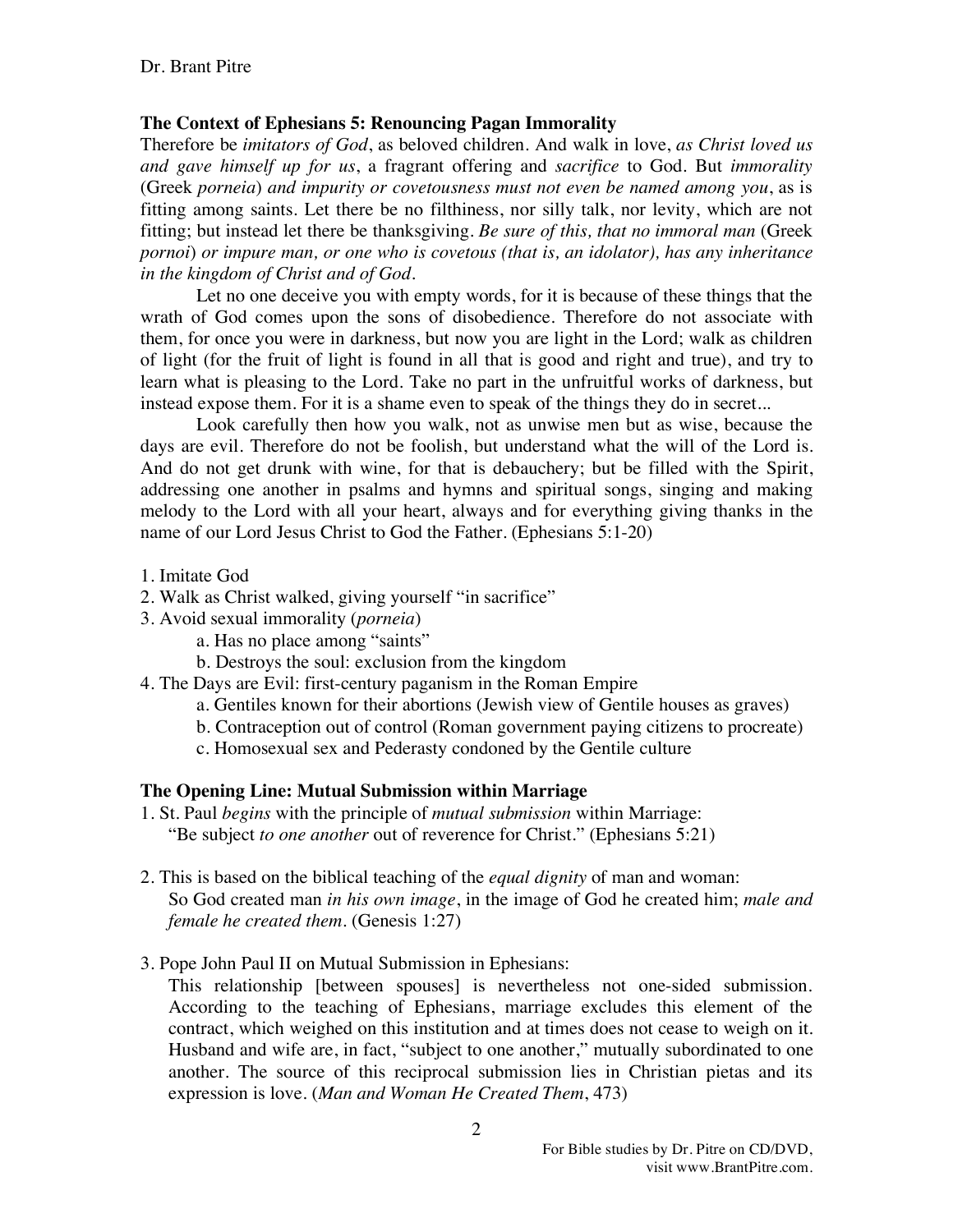## **Saint Paul's Message for Christian Wives**

*Wives*, *be subject to your husbands, as to the Lord*. For the husband is the head of the wife as Christ is the head of the Church, his body, and is himself its Savior. As the Church is subject to Christ, so let wives also be subject in everything to their husbands. (Ephesians 4:22-23)

- 1. Wives be "submissive" (*sub-missio*, "under" the "mission" of the husband)
- 2. Husband is the "head" of the wife, as Christ is "head" of the Church
- 3. Husband works for salvation of the wife, as Christ is the "savior" of the Church
- 4. Let wives be submissive "in everything," as Church is to Christ

## **Pope Pius XI on the Order of Love in the Christian Family**

26 Domestic society being confirmed, therefore, by this bond of love, there should flourish in it that "*order of love*," as St. Augustine calls it. This order includes both the primacy of the husband with regard to the wife and children, the ready subjection of the wife and her willing obedience, which the Apostle commends in these words: "Let women be subject to their husbands as to the Lord, because the husband is the head of the wife, and Christ is the head of the Church."

27 *This subjection, however, does not deny or take away the liberty which fully belongs to the woman both in view of her dignity as a human person, and in view of her most noble office as wife and mother and companion; nor does it bid her obey her husband's every request if not in harmony with right reason or with the dignity due to wife*; nor, in fine, does it imply that the wife should be put on a level with those persons who in law are called minors, to whom it is not customary to allow free exercise of their rights on account of their lack of mature judgment, or of their ignorance of human affairs. But it forbids that exaggerated liberty which cares not for the good of the family; it forbids that in this body which is the family, the heart be separated from the head to the great detriment of the whole body and the proximate danger of ruin. *For if the man is the head, the woman is the heart, and as he occupies the chief place in ruling, so she may and ought to claim for herself the chief place in love*.

28 Again, this subjection of wife to husband in its degree and manner may vary according to the different conditions of persons, place and time. In fact, if the husband neglect his duty, it falls to the wife to take his place in directing the family. But the structure of the family and its fundamental law, established and confirmed by God, must always and everywhere be maintained intact.

29 With great wisdom Our predecessor Leo XIII, of happy memory, in the Encyclical on Christian marriage which We have already mentioned, speaking of this order to be maintained between man and wife, teaches: "*The man is the ruler of the family, and the head of the woman; but because she is flesh of his flesh and bone of his bone, let her be subject and obedient to the man, not as a servant but as a companion, so that nothing be lacking of honor or of dignity in the obedience which she pays*. Let divine charity be the constant guide of their mutual relations, both in him who rules and in her who obeys, *since each bears the image, the one of Christ, the other of the Church*." (Pope Pius XI, Encyclical Letter on Christian Marriage, *Casti Connubi* 1930, 26-29)